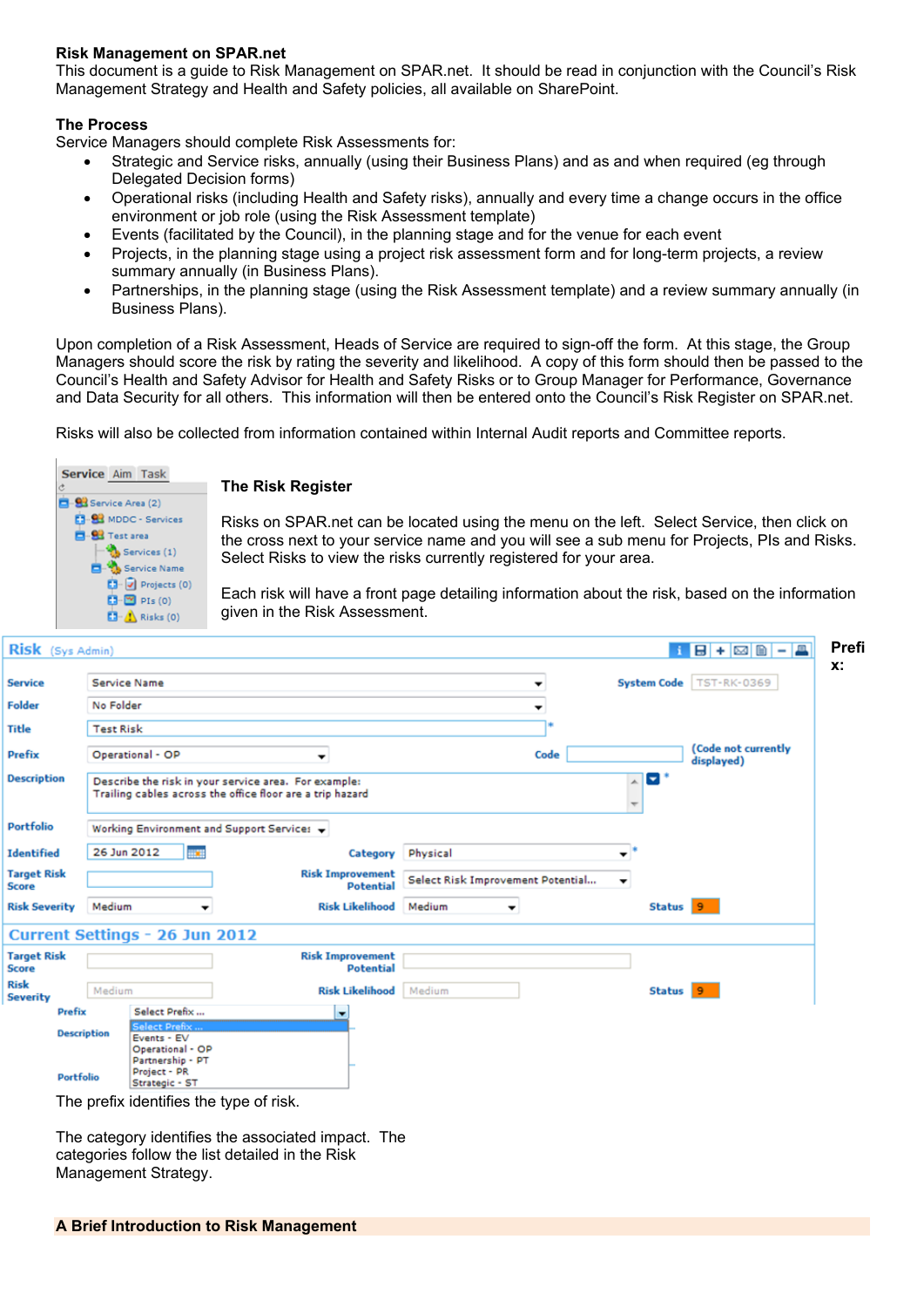A hazard is anything that may cause harm (to people or to the service/Council). The risk is the likelihood of that harm occurring, together with an indication of how serious that harm could be.

Risk management **is** about:

- Ensuring that workers and the public are properly protected
- Providing overall benefit to society by balancing benefits and risks, with a focus on reducing real risks both those which arise more often and those with serious consequences
- Enabling innovation and learning not stifling them
- Ensuring that those who create risks manage them responsibly and understand that failure to manage real risks responsibly is likely to lead to robust action
- Enabling individuals to understand that as well as the right to protection, they also have to exercise responsibility

Risk management **is not** about:

- Creating a totally risk free society
- Generating useless paperwork mountains
- Scaring people by exaggerating or publicising trivial risks
- Stopping important recreational and learning activities for individuals where the risks are managed
- Reducing protection of people from risks that cause real harm and suffering

### **Who Might be Harmed and How**

The Risk Assessment form asks to identify who might be harmed by each hazard. This does not mean listing everyone by name, but rather identifying groups of people (eg 'people working in the office').

In each case, identify how they might be harmed, ie what type of injury or ill health might occur. For example, 'shelf stackers may suffer back injury from repeated lifting of boxes'.

### Remember:

- some workers have particular requirements, eg new and young workers, new or expectant mothers and people with disabilities may be at particular risk. Extra thought will be needed for some hazards;
- cleaners, visitors and volunteers, contractors, maintenance workers etc, who may not be in the workplace all the time;
- members of the public, if they could be hurt by your activities;
- if you share your workplace, you will need to think about how your work affects others present, as well as how their work affects your staff – talk to them; and
- ask your staff if they can think of anyone you may have missed.

We also have a duty to be aware of and report on instances affecting Child Protection and potential issues in relation to the Equality Act.

### **Scoring Risks**

### **Risk Severity**

The Risk Severity measures the impact. The following guide is neither prescriptive nor exhaustive but should provide a framework for the range of impacts a risk could have and how to score such impacts.

| <b>Risk Severity</b>               | No Data               |  |  |  |  |  |
|------------------------------------|-----------------------|--|--|--|--|--|
|                                    | o Data                |  |  |  |  |  |
| <b>Current St</b>                  | <b>Very Low</b>       |  |  |  |  |  |
| <b>Target Risk</b><br><b>Score</b> | Low<br>Medium<br>High |  |  |  |  |  |
| Risk<br>Covarity                   | Very High             |  |  |  |  |  |

### 1 - Very Low

- Localised minor injury or health impact to one person (no time off work required)
- Small financial loss or service cost increase (less than £5,000)

### $2 - Low$

- Localised minor injury or health impact to one person (small time off work required eg less than 1 week)
- Some loss of confidence and trust in the Council felt by a certain group or within a small geographical area
- Financial loss or service cost increase (eg over £5,000)
- Theft of Council property, assets, resources (less than £5,000

### 3 - Medium

- Minor injury or health impact to multiple persons (small time off work required eg less than 1 week)
- Injury or health impact to one person (substantial time off work required eg more than 1 week)
- Contract, resource, data or equipment failure resulting in short-term inability to maintain service
- Capacity of technology unable to meet changing demands of service needs
- Incorrect information being published / use of incorrect information in financial calculations, financial transactions are incorrectly processed resulting in incorrect payments
- Lax service delivery and/or inability to meet non-statutory service objectives / targets
- General loss of confidence and trust in the Council within the local community
- Substantial financial loss or service cost increase (eg over £50,000)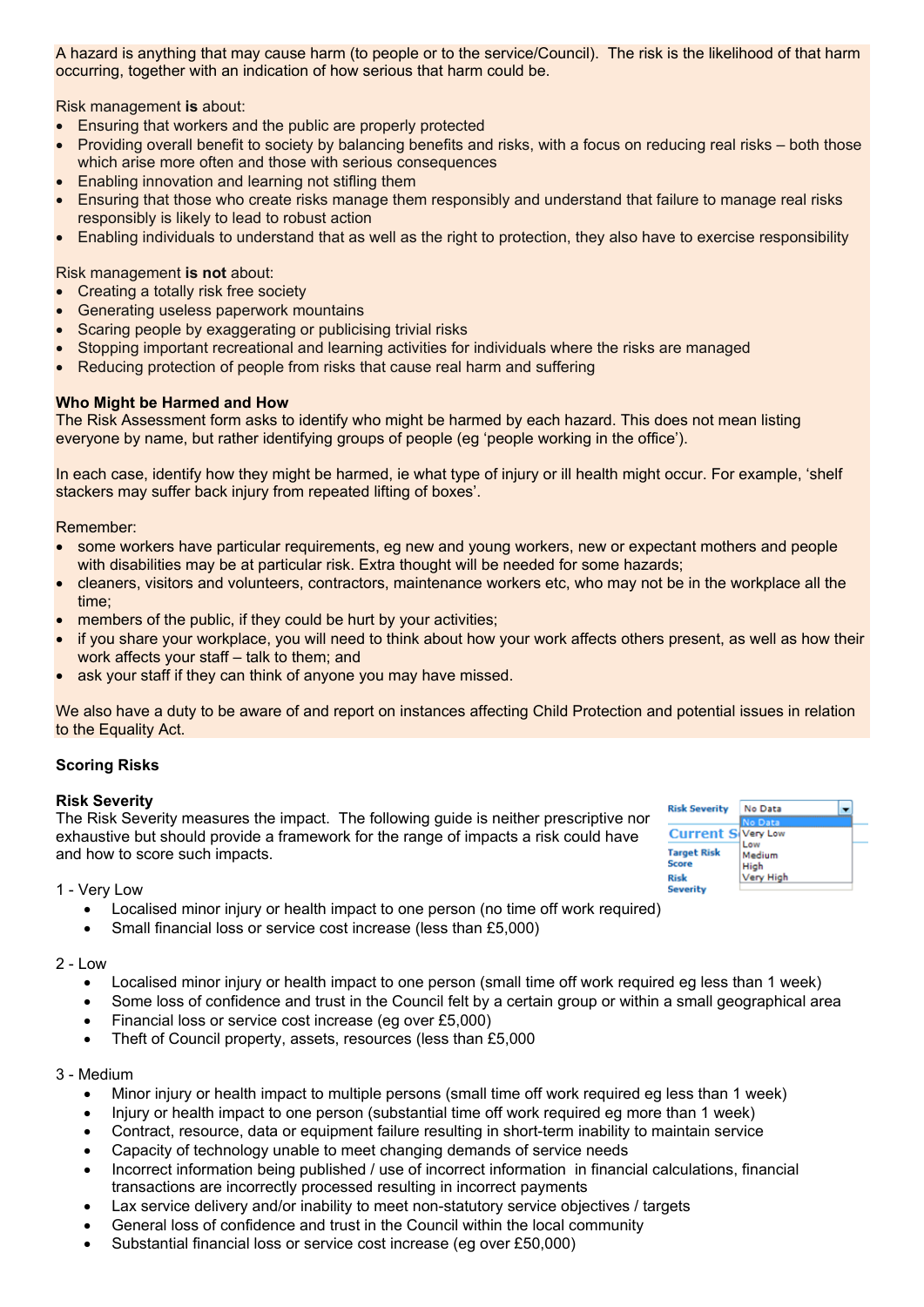- Theft of Council property, assets, resources (eg over £5,000)
- 4 High
	- Serious injury or health impact to one person
	- Loss of contract, resource, data or equipment resulting in long-term inability to maintain service or short-term inability to maintain several services
	- Localised damage to Council property / premises
	- Localised environmental impact
	- Breaches of, or damning external audit report for failure to comply with, legislation / accepted standards eg CIPFA, Data Protection, TUPE, Equality Act
	- Inability to meet Council objectives, customer requirements or financial commitments
	- Inefficient use of resources, services offering poor value for money, officers at risk of false accusations of fraud, corruption or misappropriation
	- Poor / incorrect political and managerial decision-making could take place
	- Inability to account for all income received, expenditure made and other financial information
	- Major loss of confidence and trust in the Council within the District
	- Serious financial loss or service cost increase (eg over £250,000)
	- Theft of Council property, assets, resources (eg over £50,000)

# 5 - Very High

- Serious injury or health impact to several or death of a person
- Loss of contract, resource, data or equipment resulting in long-term inability to maintain several services
- Serious damage / destruction of Council property / premises
- Prosecution for failing to comply with / serious breach in, or non-application of legislation / accepted standards
- Serious, District-wide environmental impact
- Failure to deliver either local or central Government policy, statutory timescales are not met
- Failure of internal control systems, leading to the possibility of fraud, corruption, loss, extravagance, waste or embarrassment to the Council
- Disastrous loss of confidence and trust in the Council both locally and nationally
- Serious financial loss or service cost increase (eg over £1,000,000)

# **Likelihood Ratings**

The likelihood rating needs to be based on **existing** precautionary measures in place, at the time of the Risk Assessment. When measuring the likelihood, consider the level of internal controls or mitigating actions in place as well as frequency of contact with hazardous situation. For example:



# 1 - Very Low

- Substantive, effective, tested and verifiable internal controls / mitigating actions in place
- Previous experience at this and other similar organisations makes this outcome highly unlikely to occur

## 2 - Low

- Effective internal controls / mitigating actions in place
- Previous experience discounts this risk as being likely to occur but other organisations have experienced problems in this area

# 3 - Medium

- Some internal controls / mitigating actions in place, but in need of review / improvement
- Existing controls generally work but there have been occasions when they have failed and problems have arisen
- The Council has in the past experienced problems in this area but not in the last 12 months

## 4 - High

- Poor or ineffective internal controls / mitigating actions in place, or existing controls are generally ignored
- The Council has experienced problems in this area within the last 12 months

## 5 - Very High

- No internal controls / mitigating actions in place
- The Council is experiencing problems in this area or expects to within the next 12 months

# **Risk Information**

Information about how the risk was scored is entered into the fields in the Risk Info tab: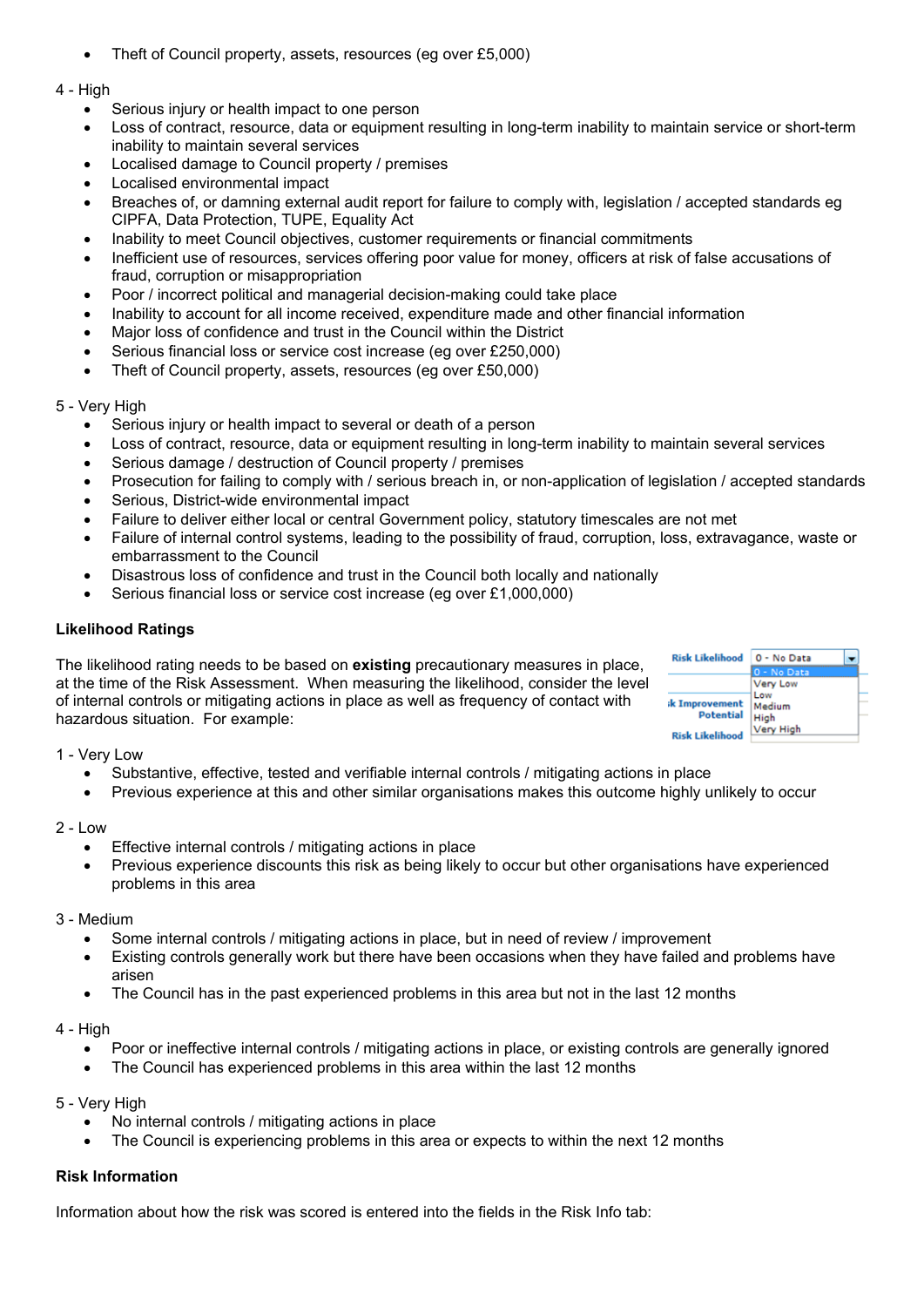| <b>Reviews</b>                                                                                                             | Risk Info |  |  | Mitigating Actions   Risk Child Projects                                                                                                                                                                             | <b>Risks</b> | Links | Notes | Flags                        | Aims | Personnel |  |                  |
|----------------------------------------------------------------------------------------------------------------------------|-----------|--|--|----------------------------------------------------------------------------------------------------------------------------------------------------------------------------------------------------------------------|--------------|-------|-------|------------------------------|------|-----------|--|------------------|
|                                                                                                                            |           |  |  |                                                                                                                                                                                                                      |              |       |       |                              |      |           |  |                  |
| Impact                                                                                                                     |           |  |  |                                                                                                                                                                                                                      |              |       |       |                              |      |           |  |                  |
| Information about the impact the hazard could have and the rating this equates to (Very Low, Low, Medium ,High, Very High) |           |  |  |                                                                                                                                                                                                                      |              |       |       | $\left  \mathcal{A} \right $ |      |           |  |                  |
|                                                                                                                            |           |  |  |                                                                                                                                                                                                                      |              |       |       |                              |      |           |  |                  |
|                                                                                                                            |           |  |  |                                                                                                                                                                                                                      |              |       |       |                              |      |           |  |                  |
| Likelihood                                                                                                                 |           |  |  |                                                                                                                                                                                                                      |              |       |       |                              |      |           |  |                  |
|                                                                                                                            |           |  |  | Information about the likelihood of the risk occuring and the rating this equates to (Very Low, Low, Medium, High, Very High)<br>Include details about any existing mitigating actions or internal controls in place |              |       |       |                              |      |           |  | $\blacktriangle$ |
|                                                                                                                            |           |  |  |                                                                                                                                                                                                                      |              |       |       |                              |      |           |  |                  |
|                                                                                                                            |           |  |  |                                                                                                                                                                                                                      |              |       |       |                              |      |           |  |                  |

## **Mitigating Actions**

There are four ways of managing identified risks:

| <b>Eliminate</b><br>Transfer<br><b>Reduce</b><br><b>Accept</b> |
|----------------------------------------------------------------|
|----------------------------------------------------------------|

The Risk Assessment form and SPAR give the opportunity to identify mitigating actions we can take to reduce or remove (eliminate) the likelihood of the risk, or its impact. The law requires us to do everything 'reasonably practicable' to protect people from harm.

Compare what we are already doing and existing controls in place with good practice and identify any potential for improvement. Consider:

- Can we get rid of the hazard altogether?
- If not, how can we control the risks so that harm is unlikely?

When controlling risks, apply the principles below, if possible in the following order:

- try a less risky option (eg switch to using a less hazardous chemical);
- prevent access to the hazard (eg by guarding);
- organise work to reduce exposure to the hazard (eg put barriers between pedestrians and traffic);
- issue personal protective equipment (eg clothing, footwear, goggles etc); and
- provide welfare facilities (eg first aid and washing facilities for removal of contamination).

It is important that Service Managers involve staff in Risk Assessments to check that suggested mitigating actions will work in practice and won't introduce any new hazards.

|                          | ٠<br><b>Mitigating Actions</b><br>Risk Info<br><b>Reviews</b> | Risk Child Projects<br>Risks<br>Links                                                                                      | <b>Flags</b><br>Notes               | Personnel<br>Aims         |                                               |                                               |  |  |  |  |
|--------------------------|---------------------------------------------------------------|----------------------------------------------------------------------------------------------------------------------------|-------------------------------------|---------------------------|-----------------------------------------------|-----------------------------------------------|--|--|--|--|
|                          |                                                               |                                                                                                                            |                                     |                           |                                               |                                               |  |  |  |  |
| <b>Mitigating Action</b> |                                                               | <b>Reason for Actions</b>                                                                                                  | <b>Responsible</b><br><b>Person</b> | <b>Completion</b><br>Date | Current<br><b>Mitigation</b><br><b>Status</b> | Current<br><b>Effectiveness</b><br>of Actions |  |  |  |  |
|                          | <b>Move cables</b>                                            | Move cables so they follow edge of<br>office, or if not possible, use<br>appropriate safety cover to keep<br>them in place | Zoë Lentell                         | 30/06/2012 No Data        | available                                     | No Score (0)                                  |  |  |  |  |
|                          |                                                               |                                                                                                                            | <b>Records</b>                      | Page 1 of 1               |                                               | W <br>к                                       |  |  |  |  |
|                          |                                                               |                                                                                                                            |                                     |                           |                                               | Add                                           |  |  |  |  |

If the cost of reducing a risk or eliminating it completely is too high or impractical to the service, then you may accept the risk at its current level. Please make a note in the Risk Information section to that effect (and why) and show on the "Risk Improvement Potential" drop down box that the risk improvement is Low – unlikely.

### **Risk Assessment Reviews**

Risk Assessments should be reviewed formally every year, high scoring risks every 3 months, , to make sure we are still improving, or at least not sliding back. Individual high scoring risks, as well as projects and partnerships, should be reviewed more frequently. The following should be considered when reviewing Risk Assessments: Have there been any changes? Are there improvements we still need to make? Have workers spotted a problem? Are there any lessons learnt from accidents or near misses?